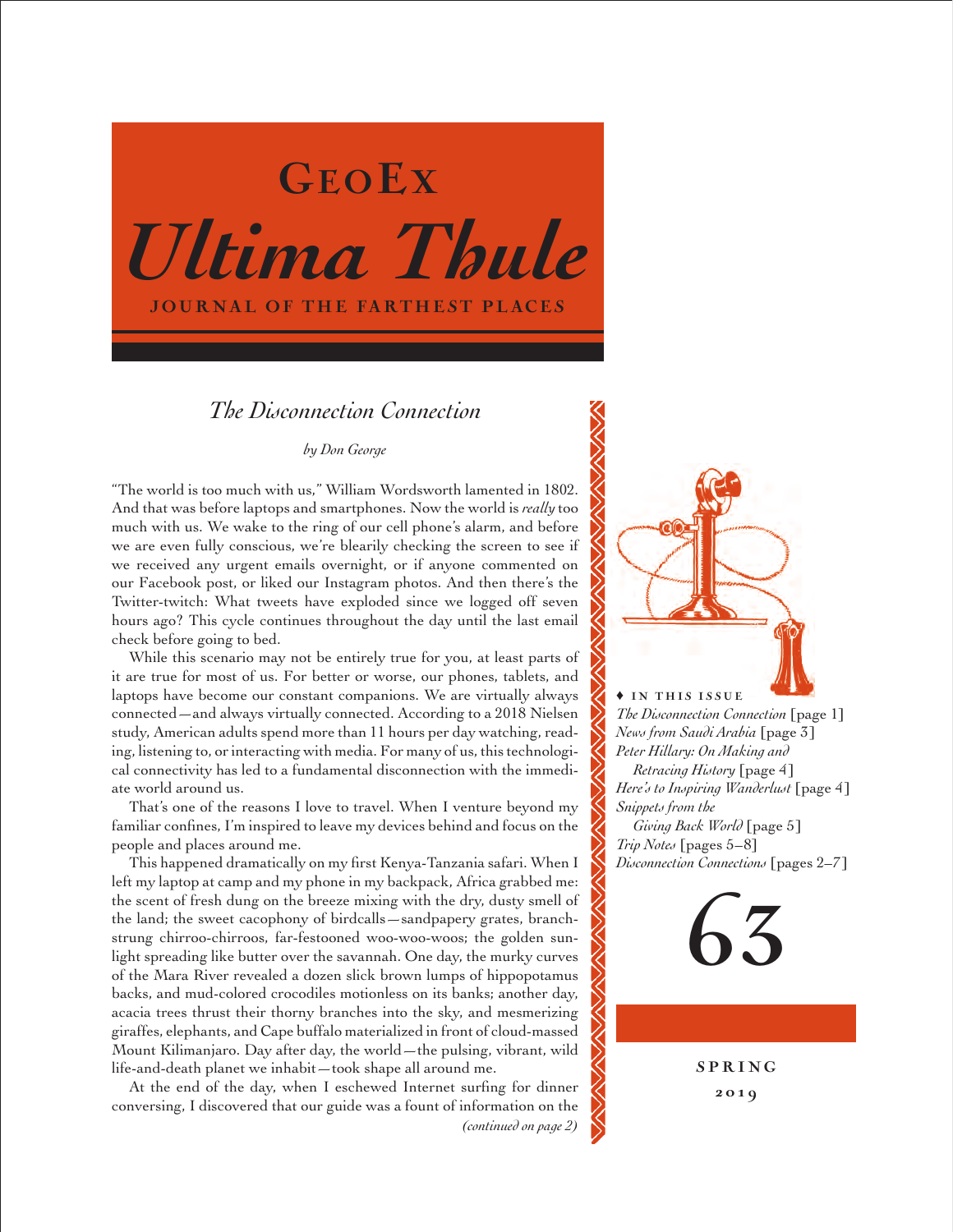## *(continued from page 1)*

history and political situations of Kenya and Tanzania, their neighbors, and the larger world outside them. One night we talked about Somali politics and warlords, and how precarious the condition of that country was. I'd known this vaguely from headlines in the States, but being on the ground in a country that shared a long border with Somalia gave the issue a personal, palpable urgency—as it did with our discussions of Uganda, Ethiopia, and Sudan. Rather than reading about the world on a screen, I was absorbing it all around me.



This same lesson manifested in different form on a Japan trip I led last year. One night our group crowded into a semi-private room in a tiny neighborhood restaurant. Our Japanese guide ordered, and soon a procession of delicacies appeared before us: beautiful ceramic plates and bowls graced with sashimi, *agedashi* tofu, grilled fresh-caught fish and local vegetables, exquisite slices of *wagyu* beef, and *karaage* chicken, plus local sake and beer. For the next hour we feasted and laughed and joked with the waitresses and toasted the chef. We reminisced about the day's adventures and shared our individual examples of the wonders that were unfolding around us. We reveled in the food and the atmosphere and each other. We were immersed in the moment; no texts were sent, no emails checked, no Instagram or Facebook photos posted.

That night the world took on a heightened vibrancy, immediacy, and intimacy: life unfiltered. Tastes were keener, sounds were clearer, smells were sharper, colors were brighter. We re-experienced the joy of connecting with the people around us, and we rediscovered the delight of connecting with our world. That feeling infused the days that followed.

That's the potency of the disconnection connection, and now I do my best to embrace it on every journey. As I discovered in East Africa and Japan, it's a little alchemy that can conjure life-changing gifts.

 $-m-$ 

*Don George is Editor in Chief of GeoEx's b log and author of*  The Way of Wanderlust: The Best Travel Writing of Don George, *which features some of the evocative essays he has written over his 40 years as a travel writer.*

#### $\blacklozenge$  DISCONNECTION CONNECTIONS

*As Don points out just east of here, remarkable things can happen when we're disconnected. We asked the GeoEx staff to recall surprises that unfolded while traveling without phone service or the Internet.*

#### $\triangle$  DISCONNECTION CONNECTIONS ONE

Jessica Silber: *After enjoying cocktails one evening in a beach town in Mexico, my friend and I realized we couldn't use our phone app to get back to our B&B. We asked the bartender to call us a cab, but after multiple calls he reported sadly, "It's too late; the drivers are all off work." He then asked his boyfriend, who was helping out behind the bar, to drive us to the hotel. Since none of us knew the way, it became a hilarious challenge trying to describe a route from memory, all the while chatting with our hero driver about how he found small-town life after his recent move from Mexico City. It felt like a huge accomplishment when we finally pulled into the driveway of the hotel, and we all cheered.*

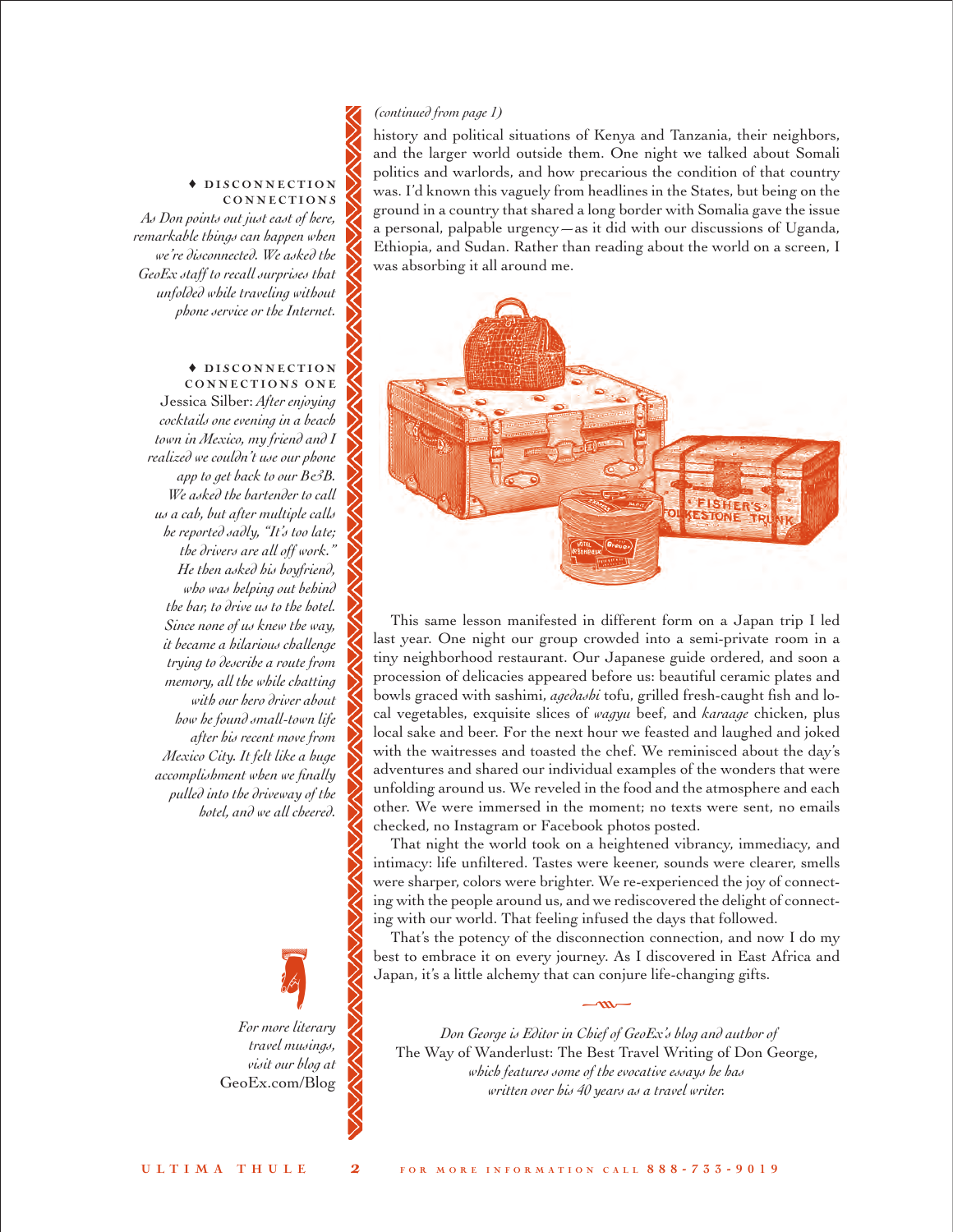# *News from Saudi Arabia*

Now that Saudi Arabia is cracking the door open to tourism, GeoEx returned to the kingdom with a group of travelers this past fall. To find out about their experience, we sat down with the trip's leader, Middle East expert and Syrian native Bisher Alissa.

## *The trip sold out quickly. Why do you think Americans are interested in going to Saudi Arabia?*

Saudi Arabia has long played a significant role in the stability of the global economy, but it is one of the world's best-kept secrets, a difficult spot for non-Muslim travelers to experience firsthand. The cradle of Islam, the kingdom has always followed religious and tribal tradition, and elders have been highly influential. Now we see an urge for change and openness. There are young leaders, a growing role for women, and a big vision that's already led to social change and an openness to investment, the building of megacities, and the development of tourism. So, there's a great deal for travelers to be curious about.

## *Where did the trip go, and how were you received?*

Our group of 12 travelers, all Americans and mostly women, covered the major regions of the country—the Hejaz area, the Asir region, Nejd, and the north, a geography larger than Western Europe! We were well received everywhere, from the cities to small towns. Saudis are open and wanted to know where we were from, the places we were visiting, and what we thought of their country. While many Saudis are well traveled in the West, most hadn't been to the stops on our itinerary. In some places, hotel staff asked us to take group pictures because they were not used to seeing tour groups!

## *Were any local encounters especially memorable?*

Many were. For instance, while visiting a traditional mud-brick village in Abha that's now abandoned, we met an old man who was so excited to show us his former family home that he took us through every nook and cranny, telling us about his life there, how things have changed, and his hopes for the future. At another point, members of a women's weaving collective invited the women in our group for a private chat, giving them special insight into their social and work lives.

## *What should interested travelers know?*



Saudis are sincere and generous people, eager to share their traditions, as well as things you may not expect—like the lively art scenes in Jeddah, Abha, and Riyadh. Of course, tourism is very new, so things don't always go as planned and you have to be flexible—a worthwhile trade-off when you're getting up close with ancient and modern riches that have been kept under wraps.

*For more from Bisher on travel in Saudi Arabia, see his full interview on Wanderlust at [GeoEx.com/Blog.](https://www.geoex.com/blog) There you can also find links to our future Saudi Arabia group trips.*

 $-m-$ 



## $\triangle$  DISCONNECTION CONNECTIONS TWO Elizabeth McNeil: *The highlight of our time in Morocco was*

*spending the night in the Sahara, at the Erg Chebbi Dunes camp. Everywhere else, we had Wi-Fi (even on the bus!), but here, we only had the stars and the dunes and each other. I don't remember the last time I felt that relaxed.*



*[Request your 2019 GeoEx catalog](https://www.geoex.com/Catalog)  at* GeoEx.com/Catalog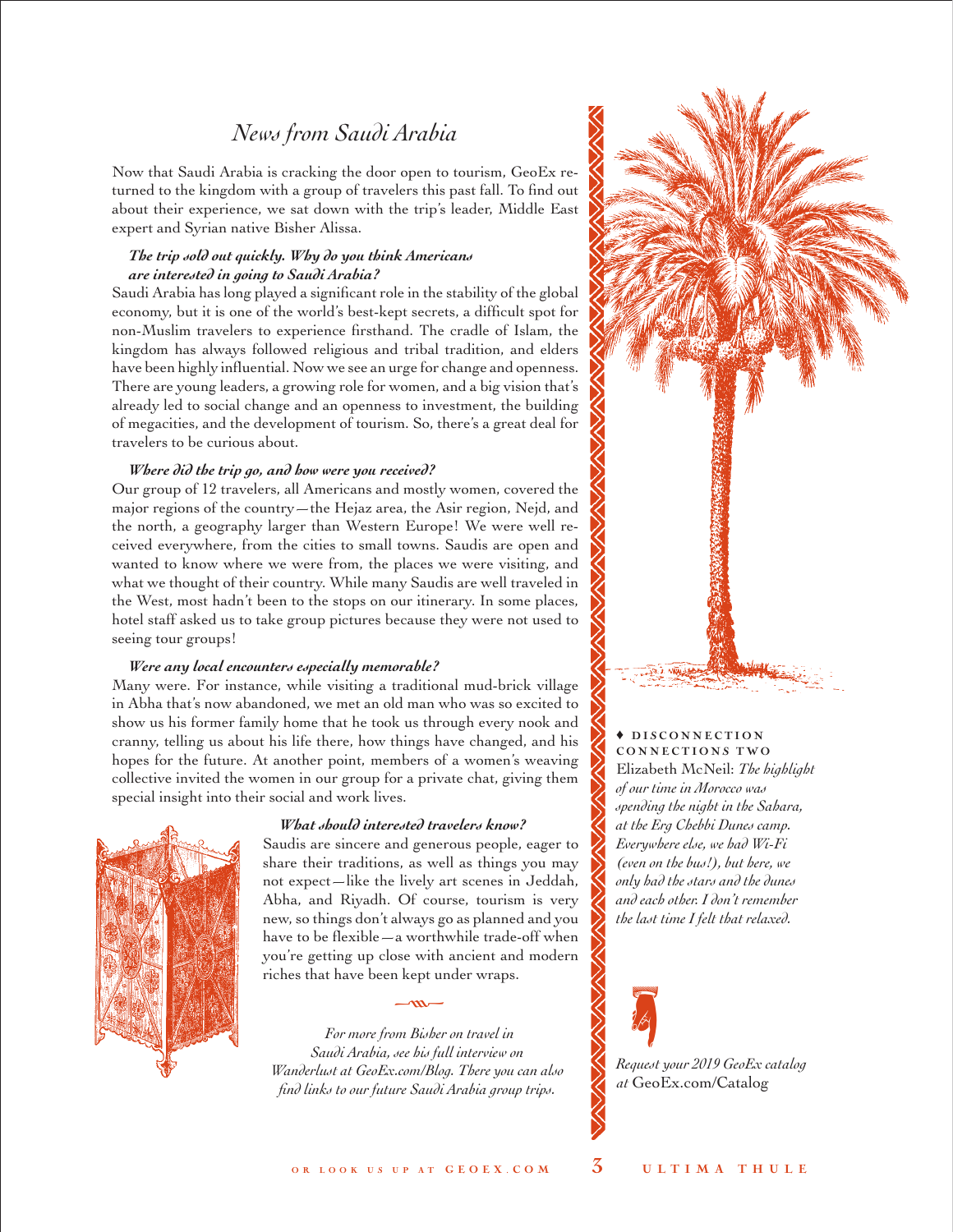# *Peter Hillary: On Making and Retracing History*

*Acclaimed mountaineer Peter Hillary looks back at his 1981 history-making trans-Himalayan trek (documented in* First Across the Roof of the World*) and looks forward to the* Himalayan Traverse *journey he created with GeoEx and will be leading November 2–18, 2019—without any trekking!*

Many people wonder what sparked our 1981 trans-Himalayan trek from Kangchenjunga in northeast India to K2, the world's second-highest mountain in far-off Pakistan. The answer is simple: For 20th-century mountaineers, exploratory journeys into the Himalaya were among the ultimate adventures, and a complete traverse of the world's greatest mountain range seemed irresistible to me and my trekking partners. The hardest part of the trip was its duration: a full 10 months of living rough and at high altitude accompanied by periods of intense homesickness that were held at bay by a determination that we would reach the foot of K2. The best part of our long journey was being immersed in the simple lives and rich cultures of the people we moved among; that was a remarkable privilege.

It has been a dream of mine for years to share this end-to-end Himalaya adventure with kindred spirits who want to experience this incredible region. I've worked with GeoEx since 2003, always appreciating the company's thorough and enthusiastic people, and so GeoEx seemed like a good partner to make this dream a reality. The result is our *Himalayan Traverse* adventure. We'll go from Ladakh, India, to Kathmandu, Nepal, to Darjeeling to Bhutan, and instead of toughing it out trekking, we'll take leisurely walks and explore Tibetan Buddhist monasteries, lush tea plantations, ancient temples, traditional crafts like weaving and papermaking, and, of course, mountaineering lore and amazing Himalayan scenery. (On a clear day, the views of Everest's summit from our fly-over flight are unforgettable!) I can't wait to tell stories from my 1981 Himalayan traverse, share experiences from my more than 40 expeditions in these mountains, and offer the group insights throughout. I want this trip to be one of the best adventures these travelers have ever taken! All they need to bring is a sense of adventure.

# *Here's to Inspiring Wanderlust*

We're proud that two essays on GeoEx's blog, Wanderlust, have recently earned accolades. Ariel Andrew's story "The End of the World, with Her" won a Gold Award in the 2018 Travel Media Awards Competition of the North American Travel Journalists Association. And "The Importance of Travel in Turbulent (and Not So Turbulent) Times," by our own Don George (whose prose opens this newsletter), took home a Silver Award in the 2018 Lowell Thomas Travel Journalism Competition from the Society of American Travel Writers Foundation. We hope you'll read these and other compelling travel stories at [GeoEx.com/Blog.](https://www.geoex.com/blog)

We are also delighted that the 2019 GeoEx catalog won an award for outstanding design and production from the Publishing Professionals Network (Bookbuilders West), one of the largest and most prestigious events of its kind in the United States.

## $\blacklozenge$  DISCONNECTION CONNECTIONS THREE Tina Liadis: *While traveling in*

*a remote region of Myanmar at the end of the rainy season, bad weather canceled my flight out, and my three-night stay became seven. I was the only guest at the lodge, and there was no Internet access or phone service. The one connection to the outside world was an unreliable radio phone. At first I was anxious, worried about the work I had left behind and about missing my international flight home, but once I realized there was nothing I could do, I relaxed and went with the flow. The hotel staff took me under its wings. The reservations manager led me on a hike to his village, where I met his parents and siblings. Another staff member showed me the nearby waterwheel he had fashioned out of bamboo to generate electricity for his village. And yet another brought me to her Karenni Baptist church Sunday morning, where I was warmly welcomed by the entire congregation. Fond memories!*

> *To reach the travel wizards noted here, please call*  888-733-9019 •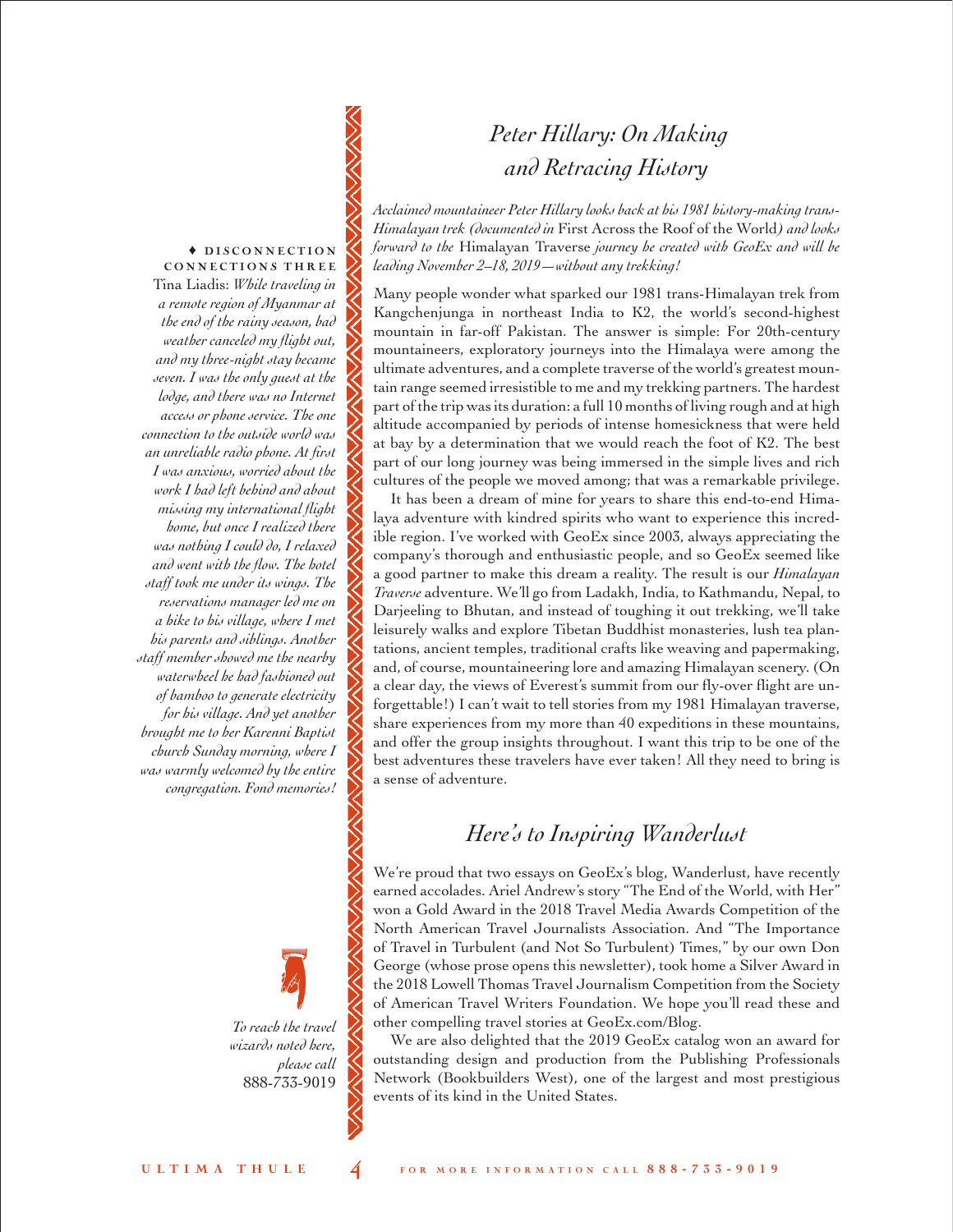

# *Snippets from the [Giving Back W](https://www.geoex.com/responsible-travel)orld*

**Global Fund for Women** recently expanded their Young Women's Leadership Initiative (launched in Southeast Asia in 2017) to East Africa. Kenyan and Tanzanian girls and mentors met in Kenya to get started, connecting a new group of young women leaders working for change in their communities.

To dissuade Chinese travelers from purchasing ivory in neighboring countries (the sale of ivory is banned in China), **WildAid** is partnering with the China Customs administration and the World Wildlife Fund to create a national public awareness campaign featuring popular Chinese actor Huang Xuan.

The **American Himalayan Foundation's Stop Girl Trafficking (SGT)**  initiative reports that 12,000 girls at risk for trafficking and child labor are now safely enrolled in more than 500 schools across Nepal. In the eastern district of Udayapur, the number of at-risk girls enrolled in school has grown from 60, when the program started in 2007, to 848 this year.

# *Trip Notes*

## A SACRED STAY IN JAPAN

This fall, Don George will return to his second home to lead *Japan: Tip to Toe* (October 10–24, 2019), a journey he created to explore the natural and cultural range of the country, from Hokkaido to Kyushu. A top highlight is the stay in the Buddhist complex of Mount Koya, or Koyasan, as the Japanese call it. "Koyasan is a thriving monastic center of more than 100 temples and 4,000 residents, set among densely wooded mountains south of Osaka," Don explains. "Established by revered scholar-monk Kobo Daishi in 816 as headquarters for his Shingon school of Esoteric Buddhism, Koyasan remains, 12 centuries later, one of Japan's most pristine and sacred sites, manifesting a masculine side of Japan worlds away from the hostesses and Hello Kittys of Kyoto."

On Don's first visit, a monk in mustard-colored robes succinctly stated this holy place's essence: "Koyasan is purity." On our trip we absorb some of that purity, sleeping on tatami mats in austere temple rooms and dining on the monks' *shojin ryori* fare of sticky sesame tofu, vegetable tempura, rice, and miso soup. In the morning we wake to enshrouding mists and shuffle down silent hallways to join chants swirled by cymbals, gongs, and incense. Kobo Daishi is believed to live at Koyasan still, sitting in eternal meditation in an elaborate mausoleum, and through the centuries, Japan's most rich and powerful have built palatial sepulchers to share in his grace. "The forest cemetery where these are located, the Okunoin, is a soul-plucking place of towering thousand-year-old cedars and more than 200,000 burial sites and monuments," Don shares. "At night, we follow a ghostly lantern-lit trail here, winding through the moss-covered stones deep into the mystery and majesty of ancient Japan." To join Don in October, reach out to Tina Liadis.

## $\triangle$  DISCONNECTION CONNECTIONS FOUR

Jesse Knight: *On the second night of my group trip in Kenya, we flew to an isolated mobile camp without Wi-Fi. We went for hikes, kayaked, swam under a waterfall, sipped sundowners on boulders overlooking the savannah, and bonded over shared experiences and good stories. It was a great way to get to know one another. A few days later, we arrived at a modern lodge with connectivity, and everyone jumped on their phones to check email and social media. We noticed a difference right away and agreed to avoid having phones at group meals. At the end of the trip, everyone said their favorite moments were those unplugged days when we were more deeply connected to nature and each other.*

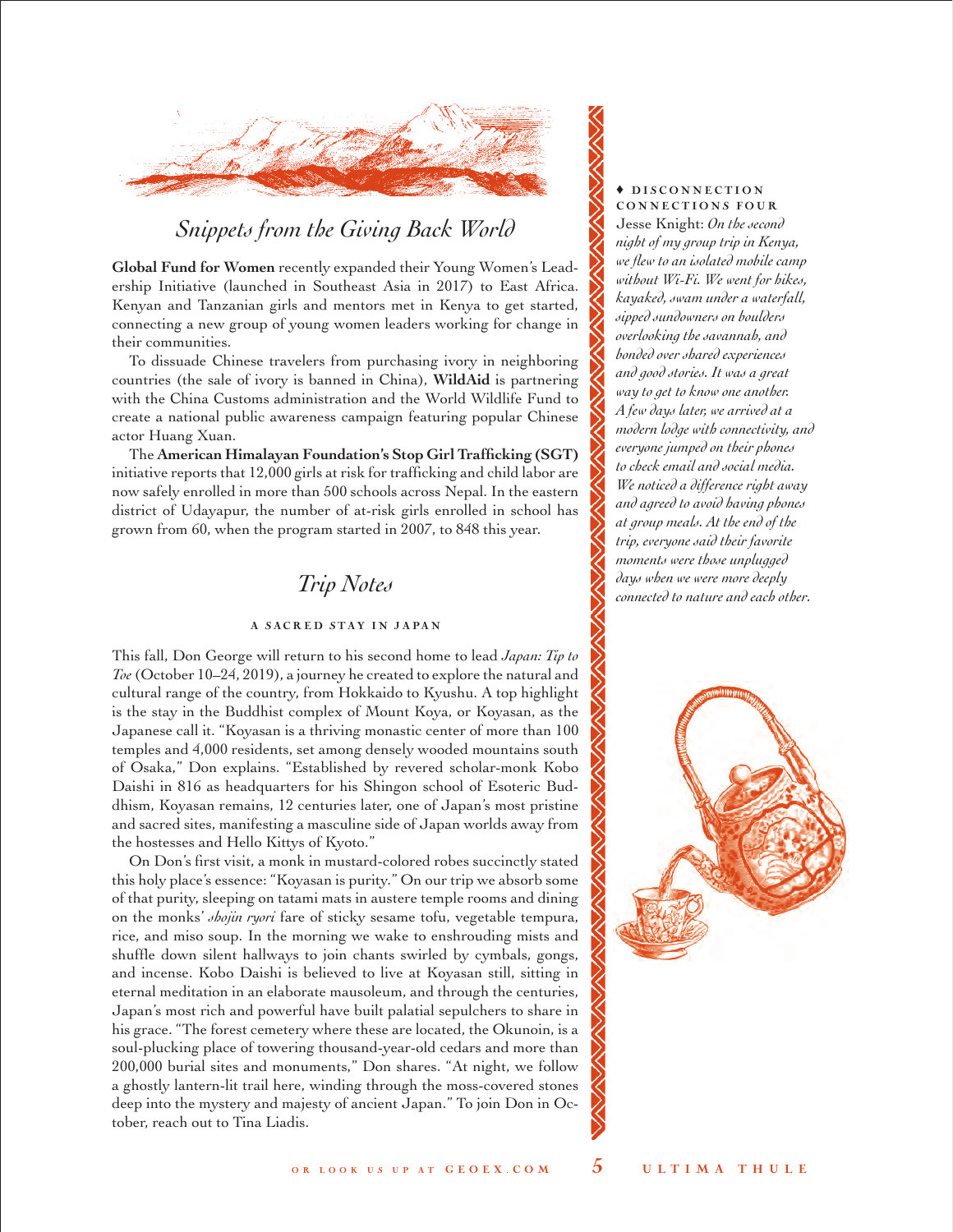#### GOING WITH THE FLOE IN THE ARCTIC

There's a majestic marine animal that can swim for days, whose black skin

and translucent fur appears white only because it reflects the icy wonderland around it: the polar bear. Spending time admiring and photographing the much-loved (and seriously endangered) beast in its natural habitat is the prize of a lifetime—a prize this new 11-day Arctic cruise is striving to help you achieve.

In the Svalbard archipelago, we venture to the base of spectacular tidewater glaciers, glide by Zodiac and kayak among towering icebergs and deep fjords, and watch for those heart-tugging ice bears. Reindeer, walruses, seals, and foxes may also make an appearance. Our sightings are put into context by experts on board, as well as by visits to museums and galleries that inform about Norway, the Arctic, Norwegian explorers, and contemporary local artists. Before returning to real-world Oslo, we stop in the Arctic town of Longyearbyen to make friends with sled dogs and appreciate the local architecture, like the *lavvo*, the traditional tent of the native Sami people. In 2019, *Ice Bear Explorer* departs on June 2, 9, 16, and 23. Kim Anderson is standing by to make the arrangements.

## HIDDEN TANZANIA WITH TWO LEGENDS

Anyone who has traveled with star safari guide Brad Hansen and adventurer-author-philanthropist Kingsley Holgate knows that their new *Secrets of Tanzania* safari will be a treat. As Donald C. expressed, "Brad and Kingsley's warmth and knowledge are outstanding. They make everything come alive!"

Brad crafted this trip himself so that travelers can experience the best of Tanzania, timing the departures for the most extraordinary wildlife viewing and choosing exclusive locations away from the typical tourist spots. We'll revel in Mwiba, a jewel of a private concession in the north that is thriving again under the management and protection of the Friedkin Conservation Fund. We'll game drive and walk through the Grumeti, a private 350,000-acre



reserve in the Serengeti that Brad calls "the finest wildlife concession in Africa." Our March trip (March 3–15, 2020) is the best time to see baby animals and to stay at Maswa Game Reserve, where the wildebeest migration might thunder across the Makao Plains, while the September departure (September 9–22, 2020) will visit Ruaha National Park, dotted with rock outcroppings and baobabs and known for its high densities of predators (think big cats, hyenas, and wild dogs). In addition to seeing sensational wildlife, we'll get to spend time with the Hadzabe, one of the last hunter-gatherer tribes. Traveling with two legendary Africa experts makes this an especially remarkable opportunity to intimately immerse yourself in Tanzania, appreciating the interplay of wildlife, local community, and conservation. Contact Starla Estrada to reserve your spot.

#### $\triangle$  DISCONNECTION CONNECTIONS FIVE

Amanda McKee: *I was biking in the hilly Dordogne region of France, trying to reach a cave I'd heard was worth seeing, and when I saw a dirt path heading in the "right" direction, I took it, hoping it would be a shortcut. I had no signal to verify my location with Google, but I pedaled on faith, following the trail even as it turned upward into a long set of roughly laid, ancient stone steps. Eventually, I was bushwhacking my way through the forest, hoping to find some road, any road, when I popped out in the backyard of a country house. The home's family and friends were sitting down to a lovely al fresco lunch when they saw me appear. Instead of calling the police, they invited me to join their meal, and I sat down to a fabulous lunch with new friends. It was far more interesting than the cave would have been!*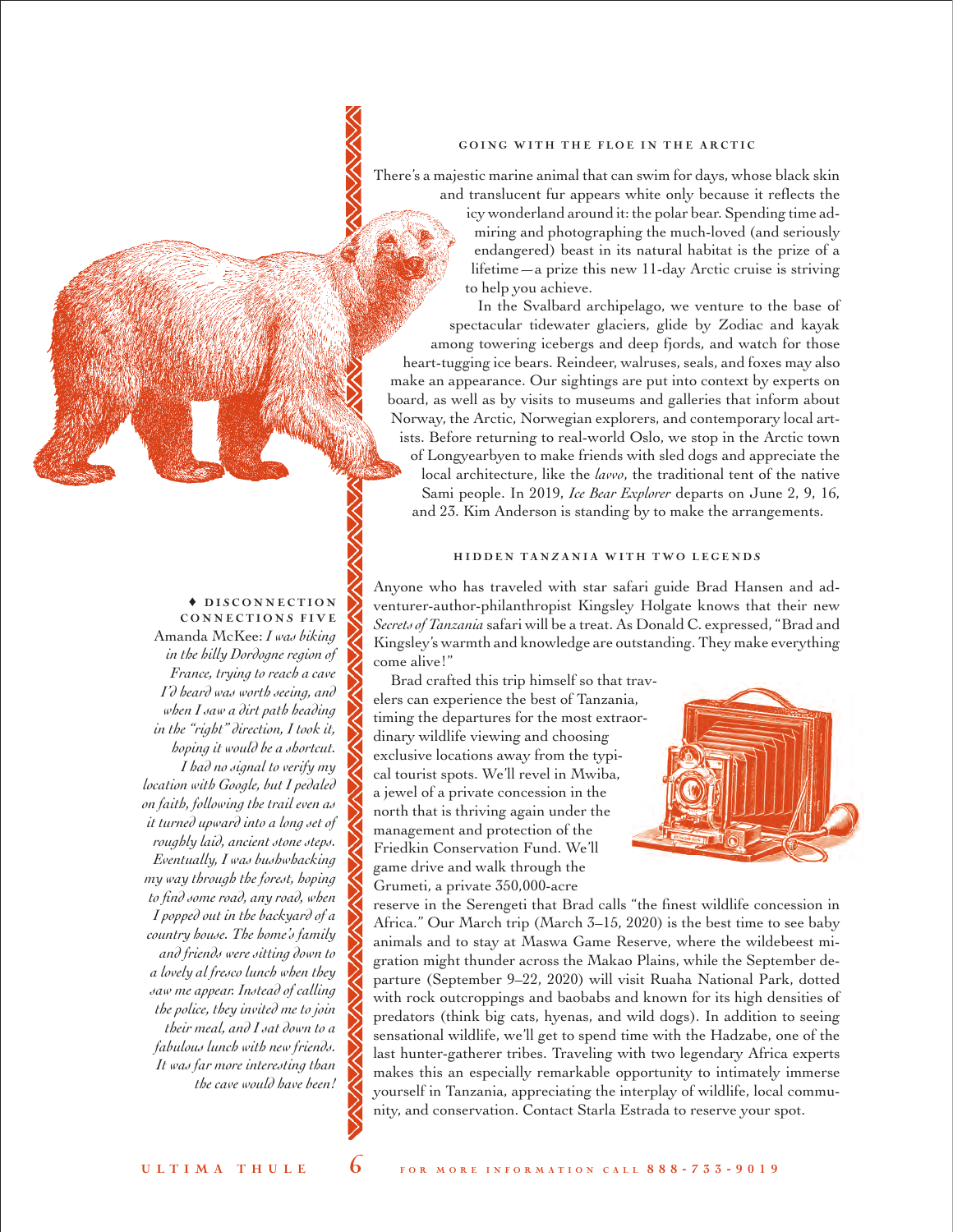## SOUTH AMERICA'S DYNAMIC DUO

If both Machu Picchu and the Galápagos are on your bucket list, you'll be glad to know that our customizable *Machu Picchu and the Galápagos Islands* adventure seamlessly weaves them together, packing in an incredible combination of cultural and natural history.

First to Peru, where we get to know the Sacred Valley and Cusco, described by Jan Morris as combining "the compulsions of Stonehenge, a small Barcelona, and a Kathmandu." Of course, Machu Picchu is the showstopper: We'll revel in its mountaintop perch and staggeringly precise stonework. If we're craving active or natural explorations, we might raft or kayak, or add a brilliant Amazon river cruise among the jungle's birds, monkeys, sloths, and medicinal plants. Then on to the Enchanted Islands, where unparalleled interactions with such bewitching creatures as giant tortoises, skittering marine iguanas, and charismatic cormorants await. In between walking, sea kayaking, and snorkeling excursions, we'll kick back on a wonderfully comfortable ship or luxury yacht. (If you're not a fan of sleeping on boats, ask about the charming Galápagos Safari Camp, nestled into the highland cloud forest.) You don't have to be an evolutionary biologist to appreciate the dazzling array of diversity that makes these islands one of a kind.

Space is filling quickly for this summer and fall, so we encourage you to lock in plans now. Linda de la Torre is ready to plan your getaway.

#### THE REBIRTH OF SRI LANKA

While Sri Lanka may be on island time, you can't call it sleepy. After 400 years of colonialism followed by a 30-year ethnic war, Sri Lankans are impatient to make a name for themselves in the global sphere. Colombo is rapidly blossoming into a modern metropolis with designer clothing boutiques, contemporary art galleries, co-working spaces, and international restaurants. Outside the capital, new accommodations are opening their doors, and the Northern Province (sometimes known as Tamil Country) is welcoming its first travelers in decades.

Back from the Isle of Serendip and firmly under its spell, our GeoEx travel mavens created *Soul of Sri Lanka* to share its impressive diversity and wealth of wonders, from the north—the part of the country least touched by tourism—to the south, now home to a luxurious oceanside tented safari

> camp in Yala National Park, where leopards, flying foxes, and elephants roam free. Along the way are insightful conversations with friendly locals, the exquisite frescoes of Sigiriya's ruined fortress and other UNESCO-acclaimed archaeological gems, strolls through breathtaking tea trails and captivating colonial towns, and evidence of a harmonious intermingling of faiths: Churches, mosques, temples, and *kovils* (the Tamil word for a type of Hindu temple) are sometimes built in such close proximity that you can hear the call to prayer, church bells, and Buddhist chants all at once. Departures are set for February 8–21 and February 22–March 6, 2020, and Jessica Silber is the one to call.

#### $\triangle$  DISCONNECTION CONNECTIONS SIX

Corinne Edwards: *Many of the lodges on my Everest Base Camp trek didn't have Wi-Fi and the rooms weren't heated, so my fellow trekkers and I often congregated around the fire (fueled by dried yak dung) to keep warm and chat. We shared tales from the trail and from our home countries, and we got to know the local staff and other travelers. It was a refreshing break from tech-zombie land.* 

## $\triangle$  DISCONNECTION CONNECTIONS SEVEN

Starla Estrada: *On my recent adventure into the distant reaches of Colombia, I disconnected from my devices and was able to slow down and soak up more fully the country's amazing wild nature reserves. My eyes opened in a new way to vast riches of flora and fauna. Did you know that Colombia is the planet's secondmost-biodiverse country? If you haven't watched the documentary*  Colombia: Wild Magic*, do so!*



*Share this*  Ultima Thule *with friends: a PDF version is available at* [GeoEx.com/Newsletter](https://www.geoex.com/Newsletter)

CST #1006401-10